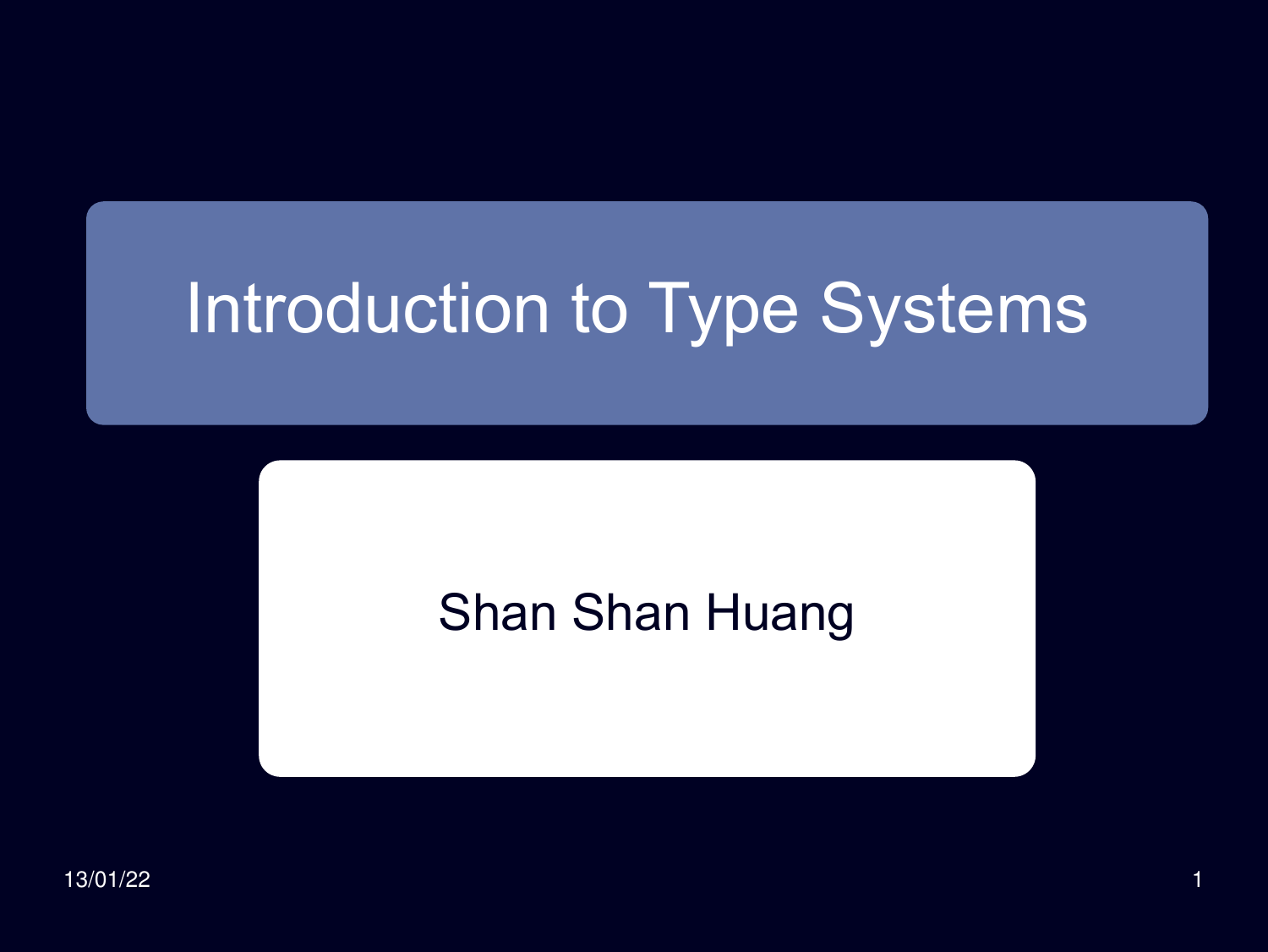## Before we begin...

- Ask questions this is the only way to go in depth.
- If you are really interested, try Cardelli and Wegner's *"On Understanding Types, Data Abstraction, and Polymorphism"*, (ACM Computing Surveys 17(4), Dec. 1985)
	- classical survey on types.
	- Yannis thinks it takes a summer to read...
	- I've been reading it for 5 years.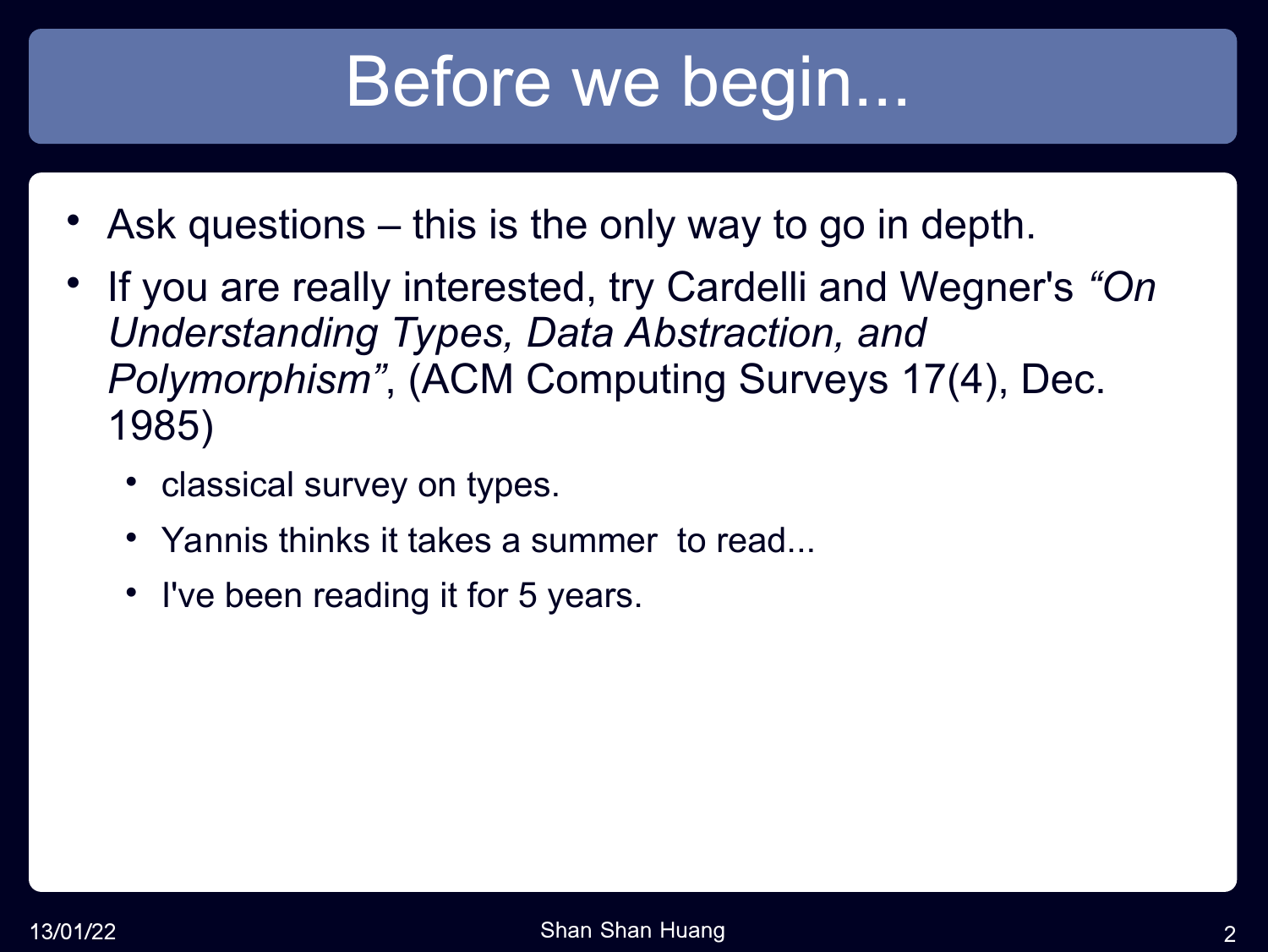# What is a Type?

- Defines a set of values
	- defines the allowed behavior of these values
	- a value can have more than one type!
- Examples of types
	- simple types: int, boolean, float, etc.
	- composite types: records, classes, functions
	- parametric types or type templates: arrays **int power(int a, int exp) : (int, int) -> int**

**int[] : array<int> String[] : array<String>**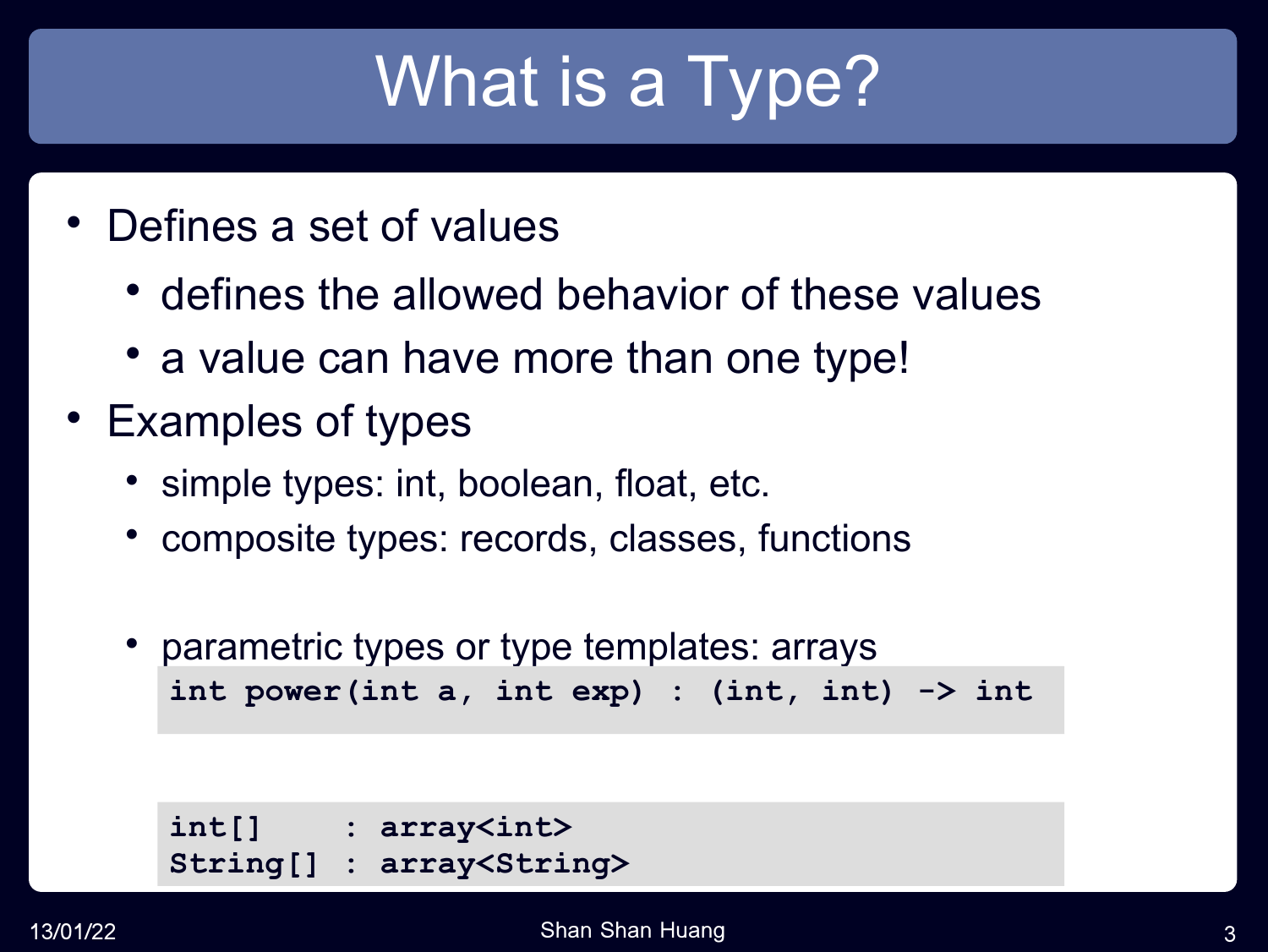# Typed vs. Untyped

- Typed languages
	- Statically typed: Java, C, etc.
	- Dynamically typed: Python, Javascript, etc.
- Untyped languages?
- For the remainder of the lecture: Typed <=> Statically Typed.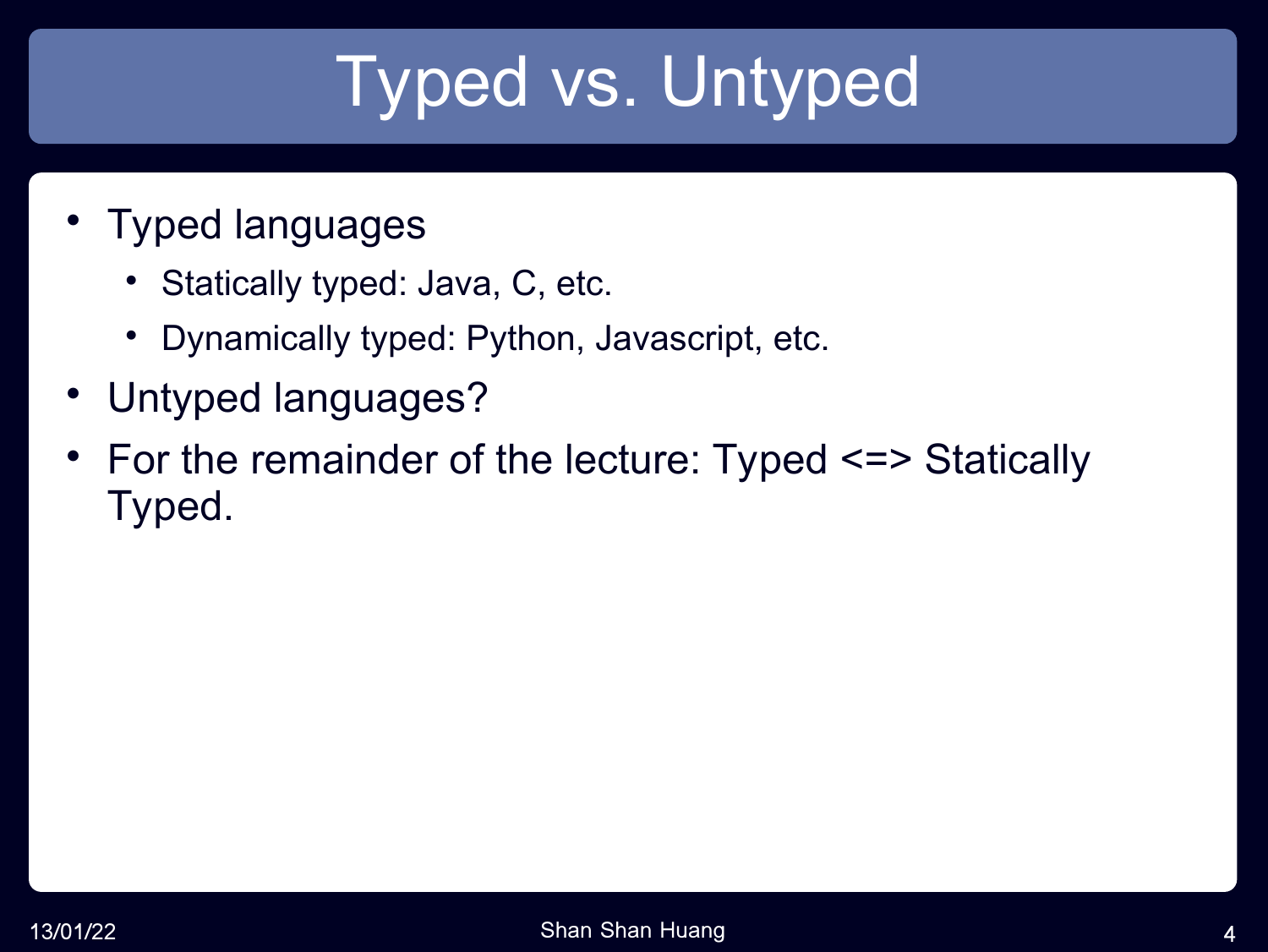# Why use Types?

- Types define static properties of values
	- Catch errors -- job of the type checker
		- Why catch errors statically if there are runtime checks anyway?
		- What are some errors that cannot be caught statically?
			- Array index out of bounds?
			- Divide by zero?
			- Dereferencing a null object?
	- **Optimization**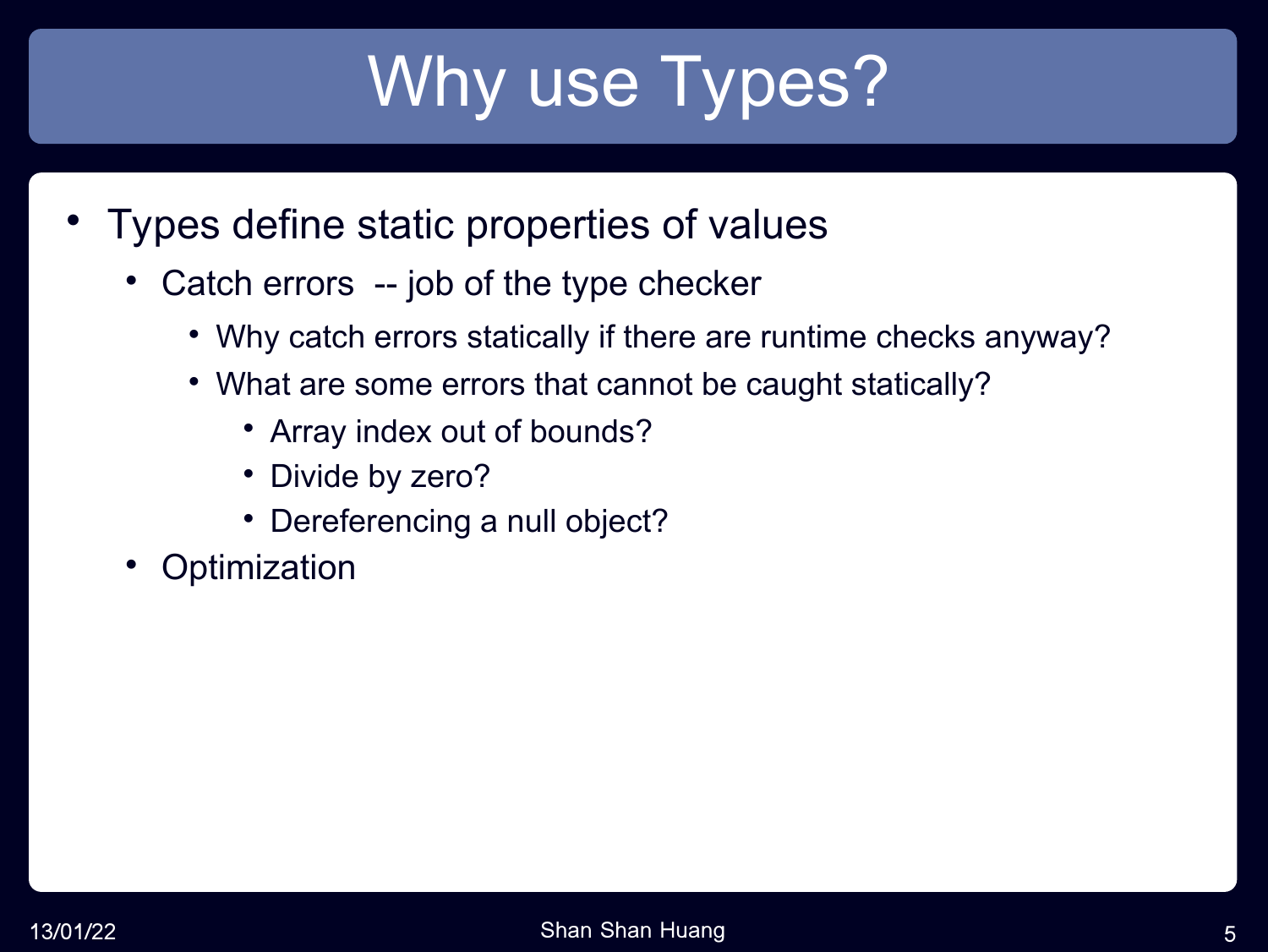# Properties of Type Systems

- What kind of types can a user define?
	- If we consider defined types as "constants" in the type system, can there be variables?
	- A type system is its own language!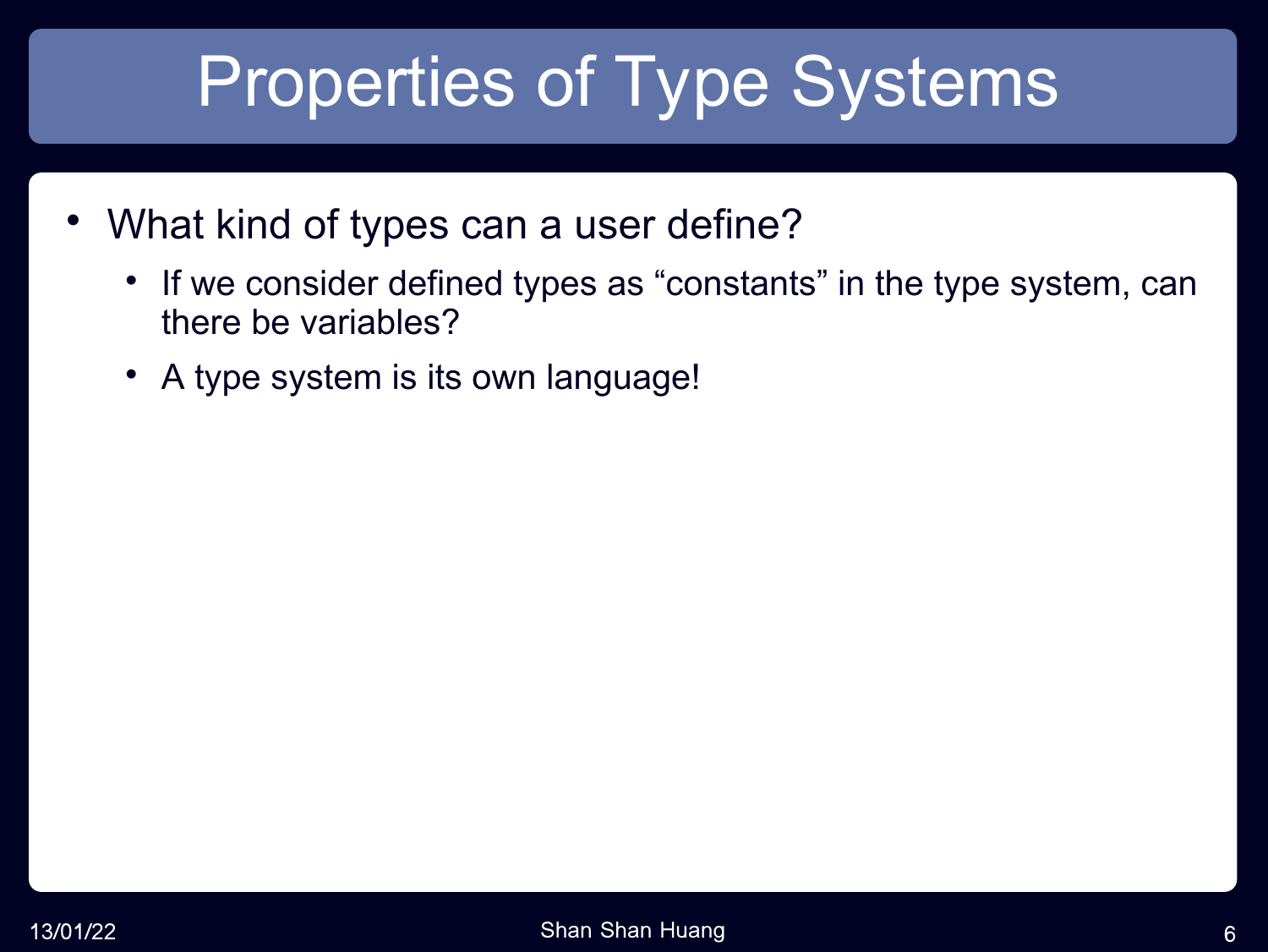## Type Systems Anatomy

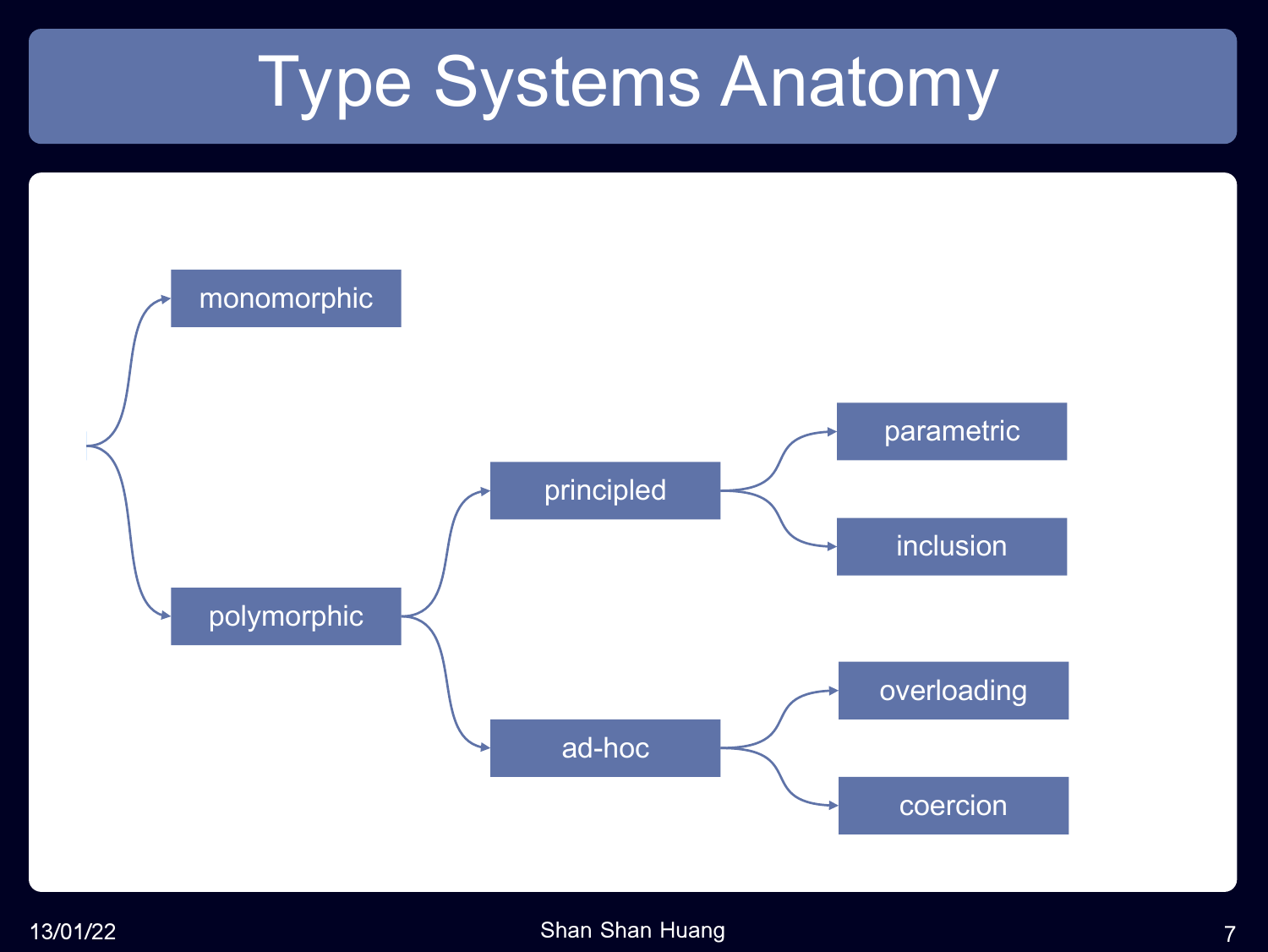# Monomorphic Types

Each value/variable can have only one type.

```
struct ListNode {
    int data;
    struct ListNode *next;
}
```
- Values: held by variables declared as **ListNode**.
- Behavior: can reference **data** and **next**.
- Every symbol used to define the type is a constant in the **type system**
- Recursion is allowed.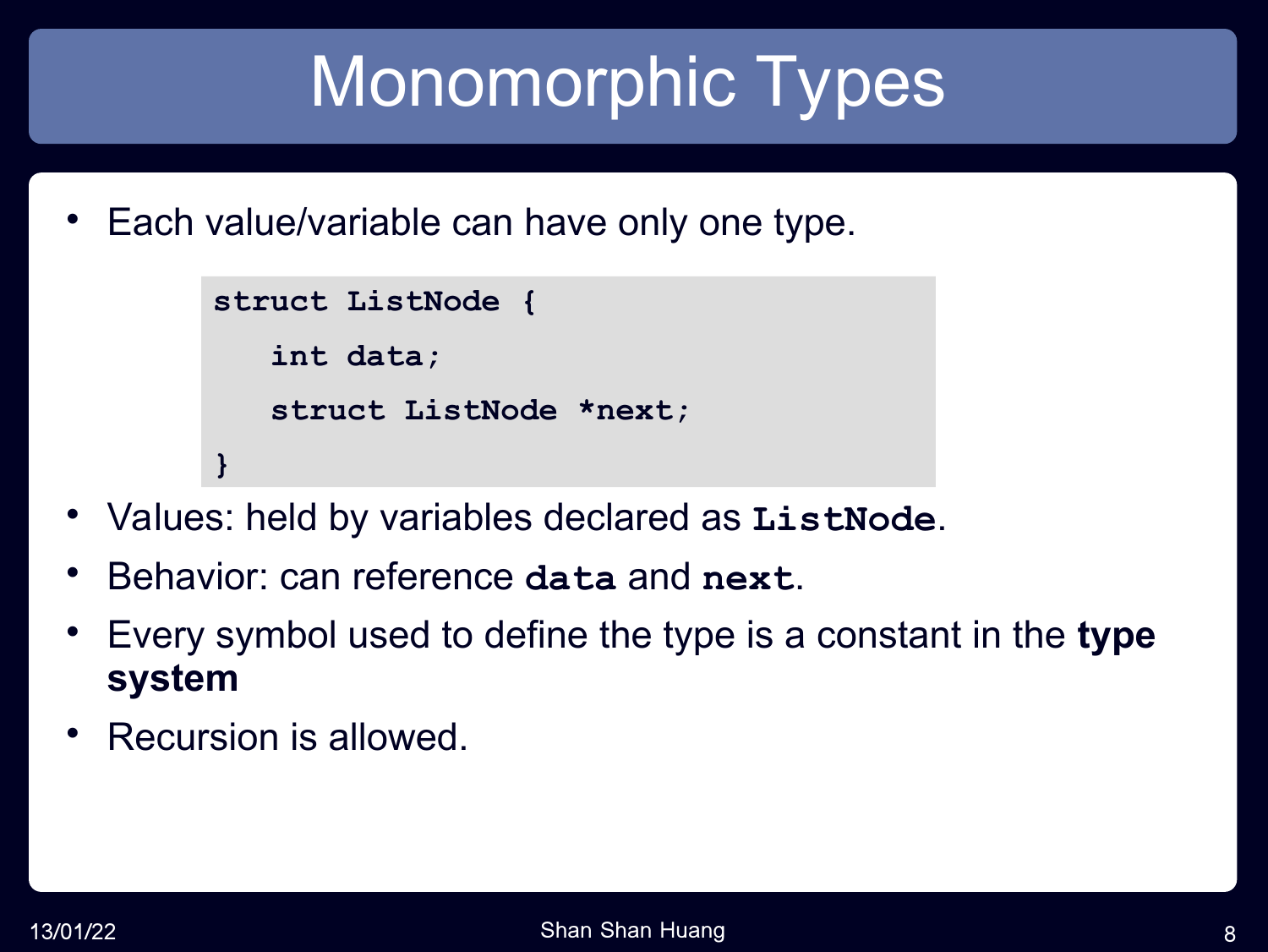## Parametric Polymorphism

Let's allow **type variables** in the definition of types.

```
interface List<E> {
boolean add (E 0);
  E    get (int index);
}
  List<E> (E E
```
- Possible meanings?
	- **List** may not be a type, but a type *template*.
	- **List** may be the set objects that accept **add** with argument of *any* type **E** (universal quantification)
	- **List** may be the set of objects that accept **get** that returns an object of *some* type **E** (existential quantification)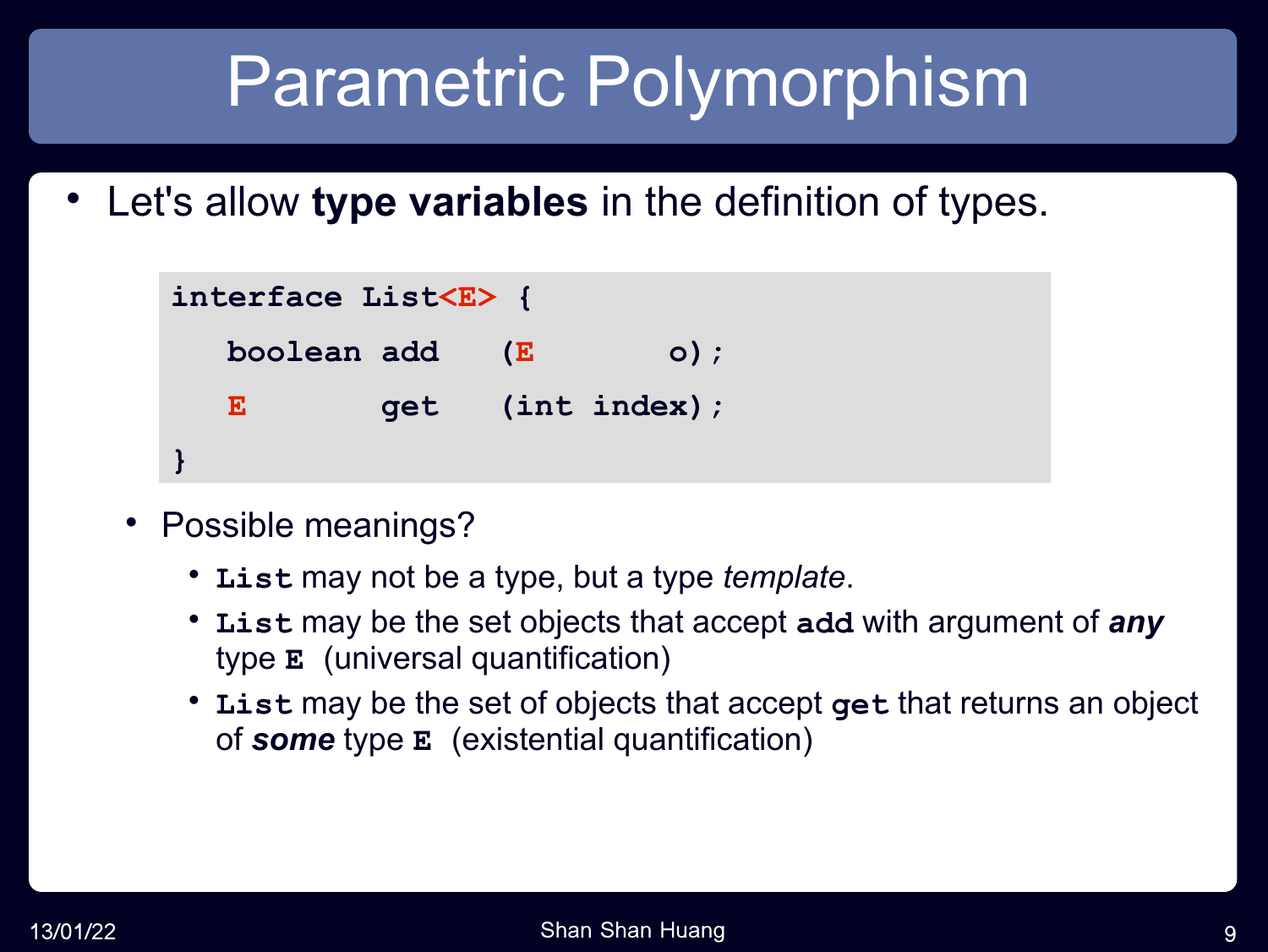# Type Templates

```
interface List<E> {
   boolean add (E o);
   E get (int index);
}
```
- Type templates are *not* types
	- Litmus test: can you use **List** as the type of a method argument? **void foo(List l) { ... }**
	- For type templates, the answer is NO
	- Instead:

```
void foo(List<Integer> l) { ... }
```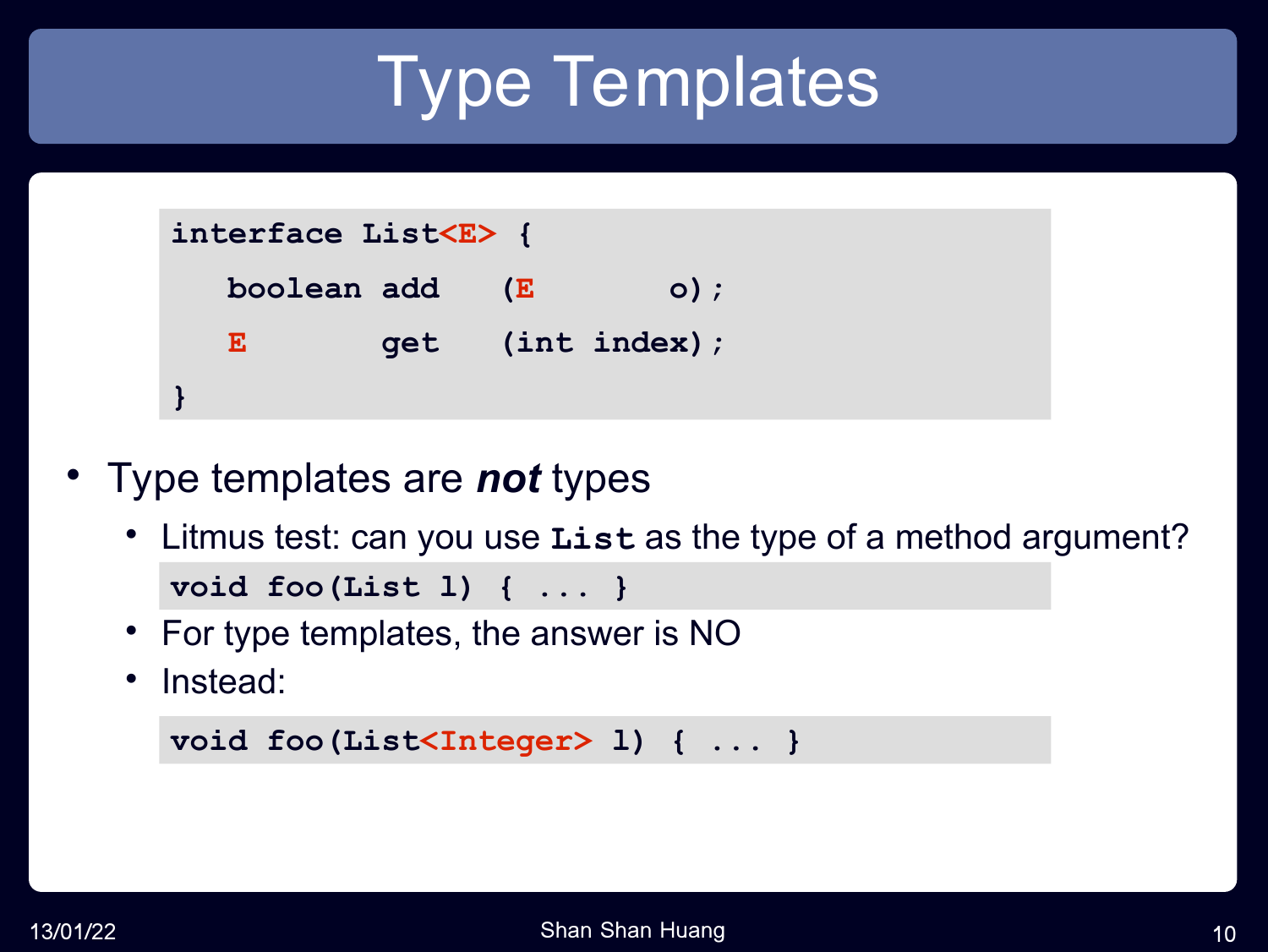### Universal Quantification

```
interface List<forany E> {
   boolean add (E o);
   E get (int index);
}
```

```
List<Integer> intList;
intList.add(new Integer(3));
Integer i = intList.get(0);
```

```
List<String> strList;
strList.add("foo");
String s = strList.get(0);
```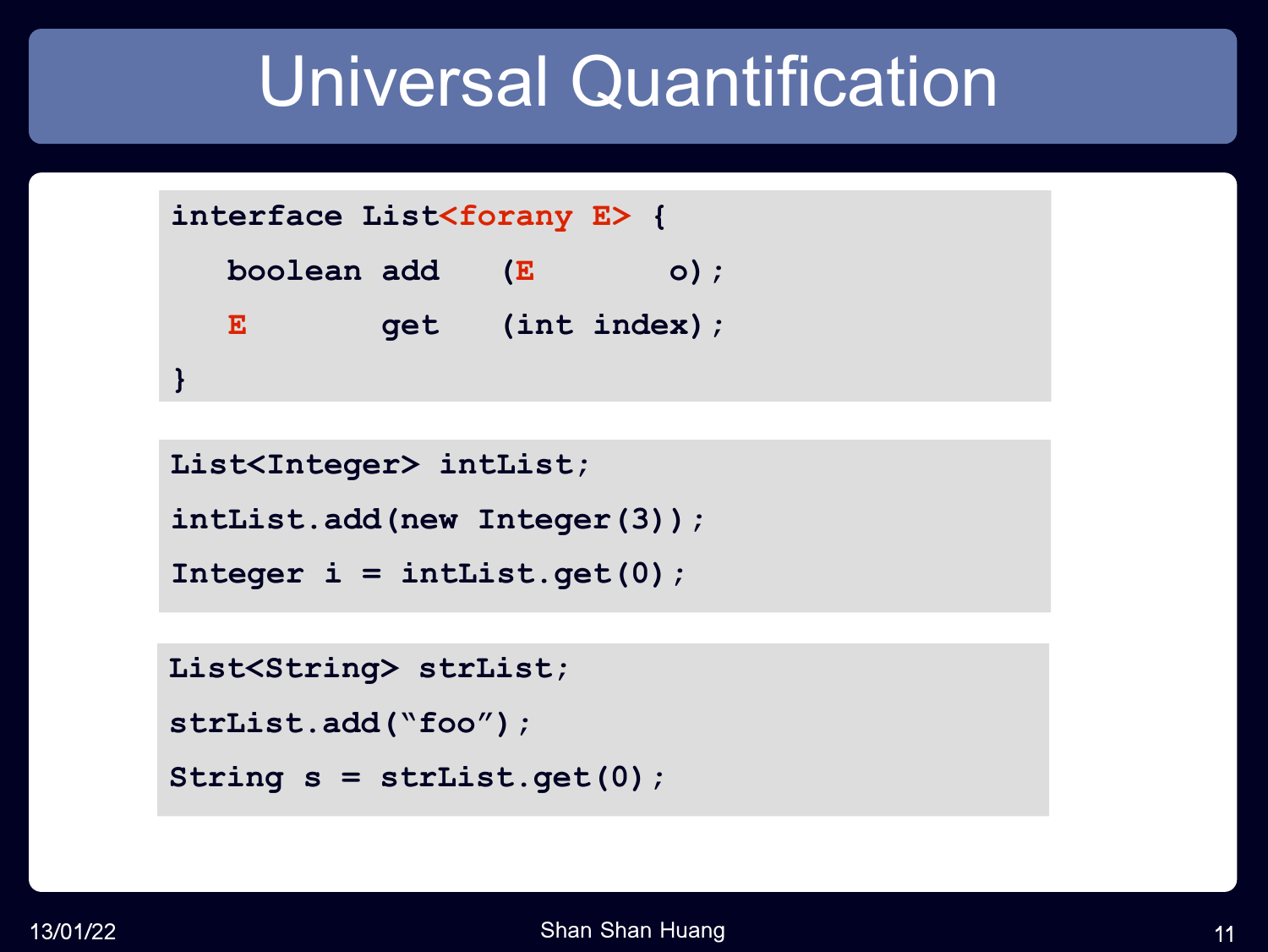#### Universal Quantification: Testing Your Understanding

```
interface List2 {
 boolean add (E o);
<forany E> boolean add (E o);
 E get (int index);
<forany E> E get (int index);
}
```

```
interface List2 {
List2 lst = ... ;lst.add("foo");
lst.add ("foo");
\texttt{lst.add(new Integer(3)};
}
lst.add(lst);
... "bar" == lst.get(0) ... ;
... lst == lst.get(2) ... ;
```
 Universally quantified return type violates soundness, unless there are values that belong to all types! (e.g. **null**)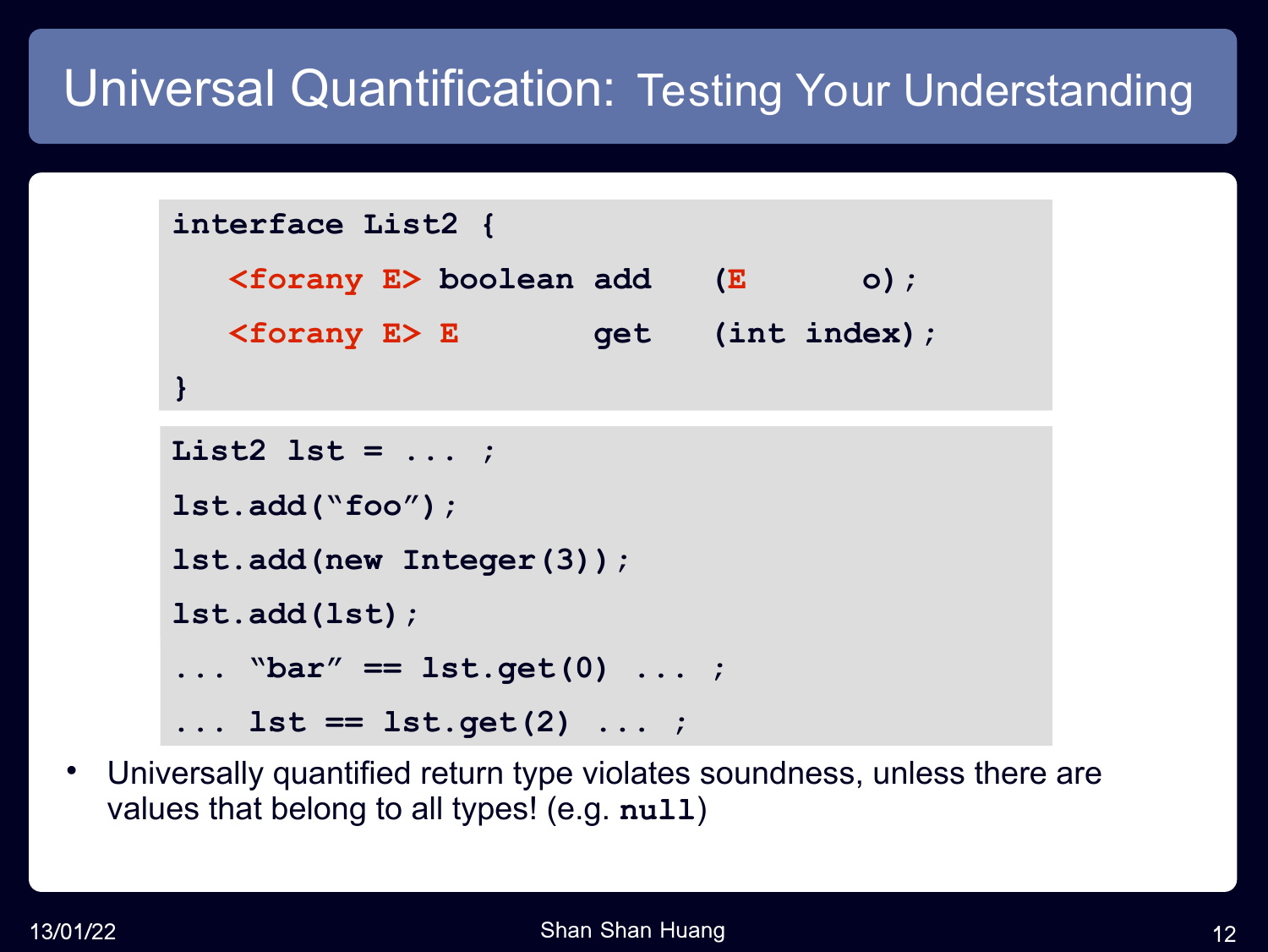### Existential Quantification

```
interface ValueContainer<exists A> {
    A value;
    int valueToInt(A a);
}
```
You can only manipulate type **A** through interface **ValueContainer**.

```
ValueContainer v = ...;
```

```
int i = v.valueToInt(v.value());
```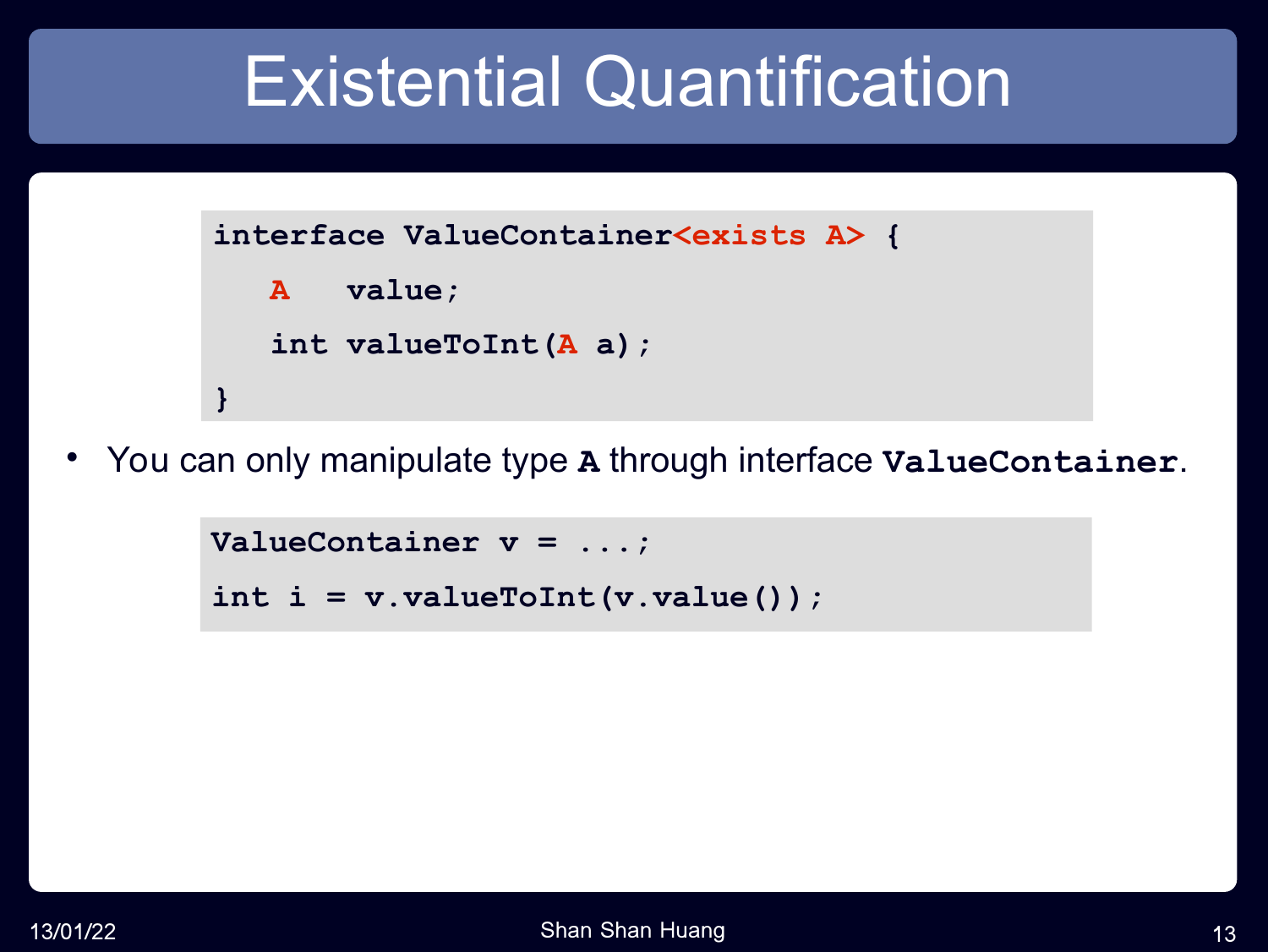#### Existential Quantification: Testing Your Understanding

```
interface ValueContainer<exists A> {
    A value;
    int valueToInt(A a);
}
```

```
class VC1 {
class VC2 {
 String value;
 List value;
VC3 String value;
 int valueToInt(String a) { ... }
 int valueToInt(List a) { ... }
valueToInt(List a) { ... }
}
}
```
Does the above class **implement ValueContainer**?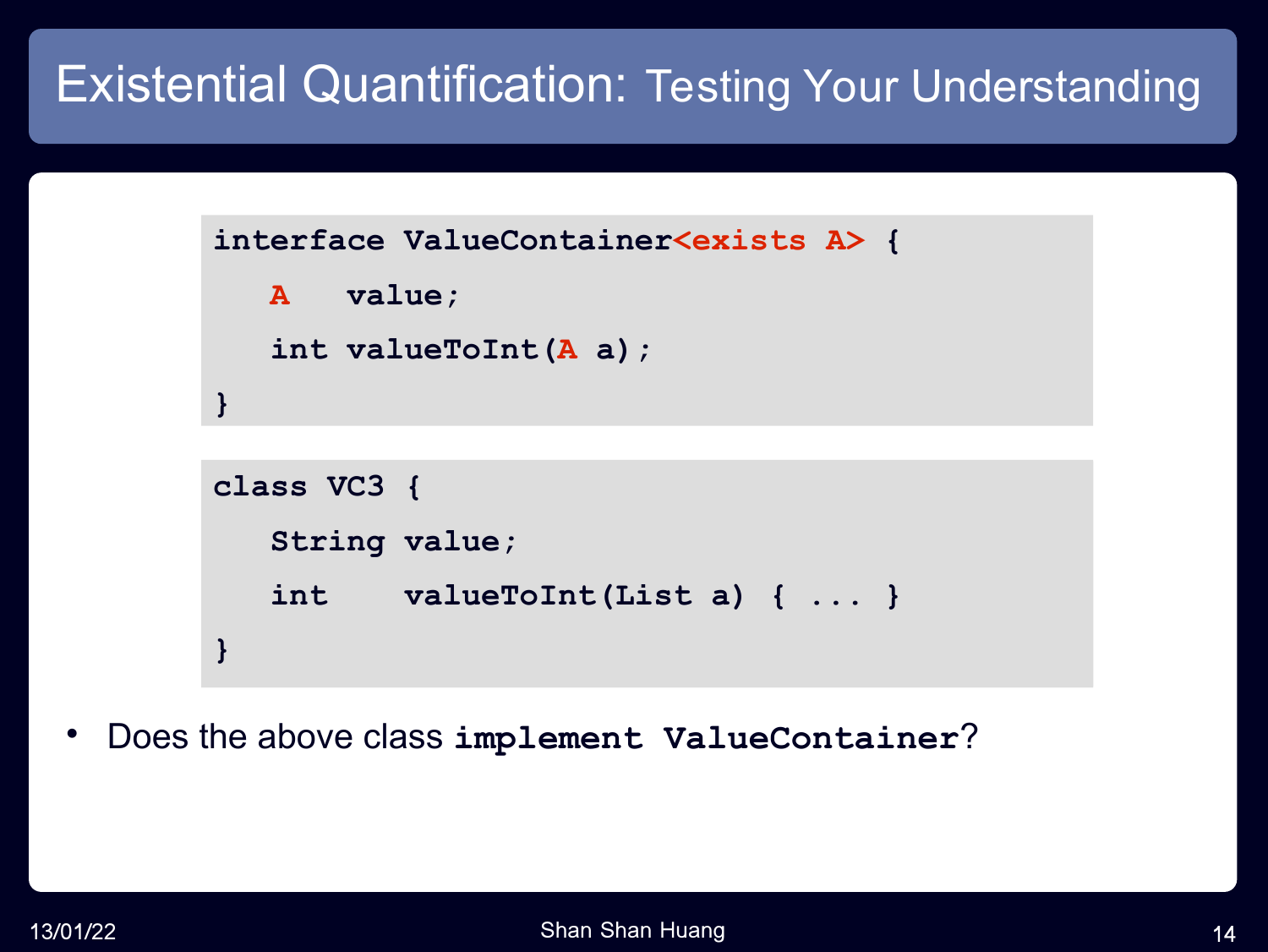# Why use Existential Types?

Existential types are for data-hiding.

```
interface Complex<exists R> {
   R r; // representation
    R makeComplex(float r1, float r2);
    float getReal(R r);
    float getImaginary(R r);
}
```
- Hide the actual implementation of the complex number **R**, but allows manipulation.
- In OO languages, we don't use mechanisms like existential types. Comparison to follow after discussion of subtyping.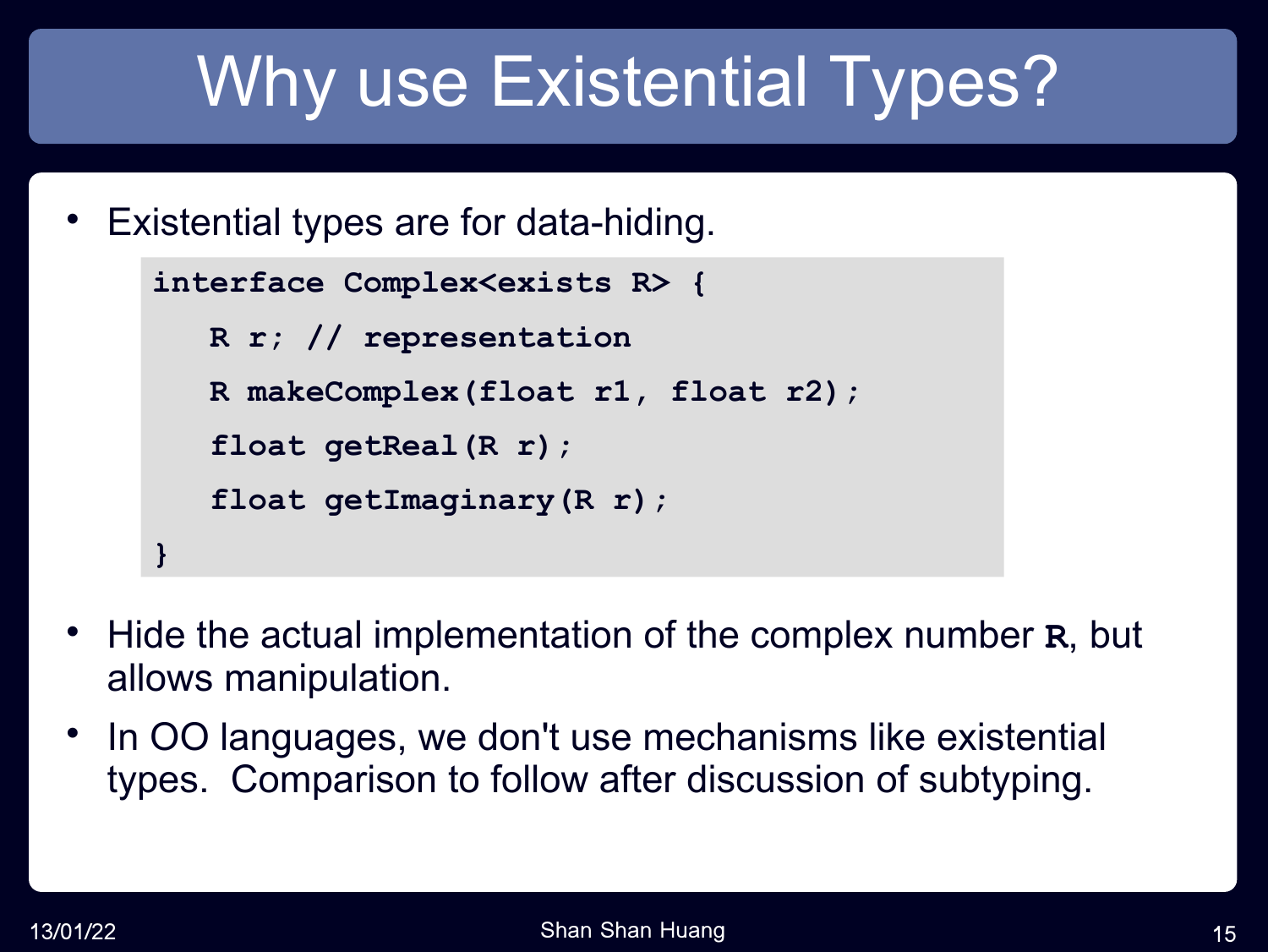## Existential Together with Universal

```
interface List<forany E> { ... }
interface ValueContainer<exists A> { ... }
List<ValueContainer<exists A>> valueList;
```
 A heterogeneous **List** of **ValueContainers**, containing values of different types.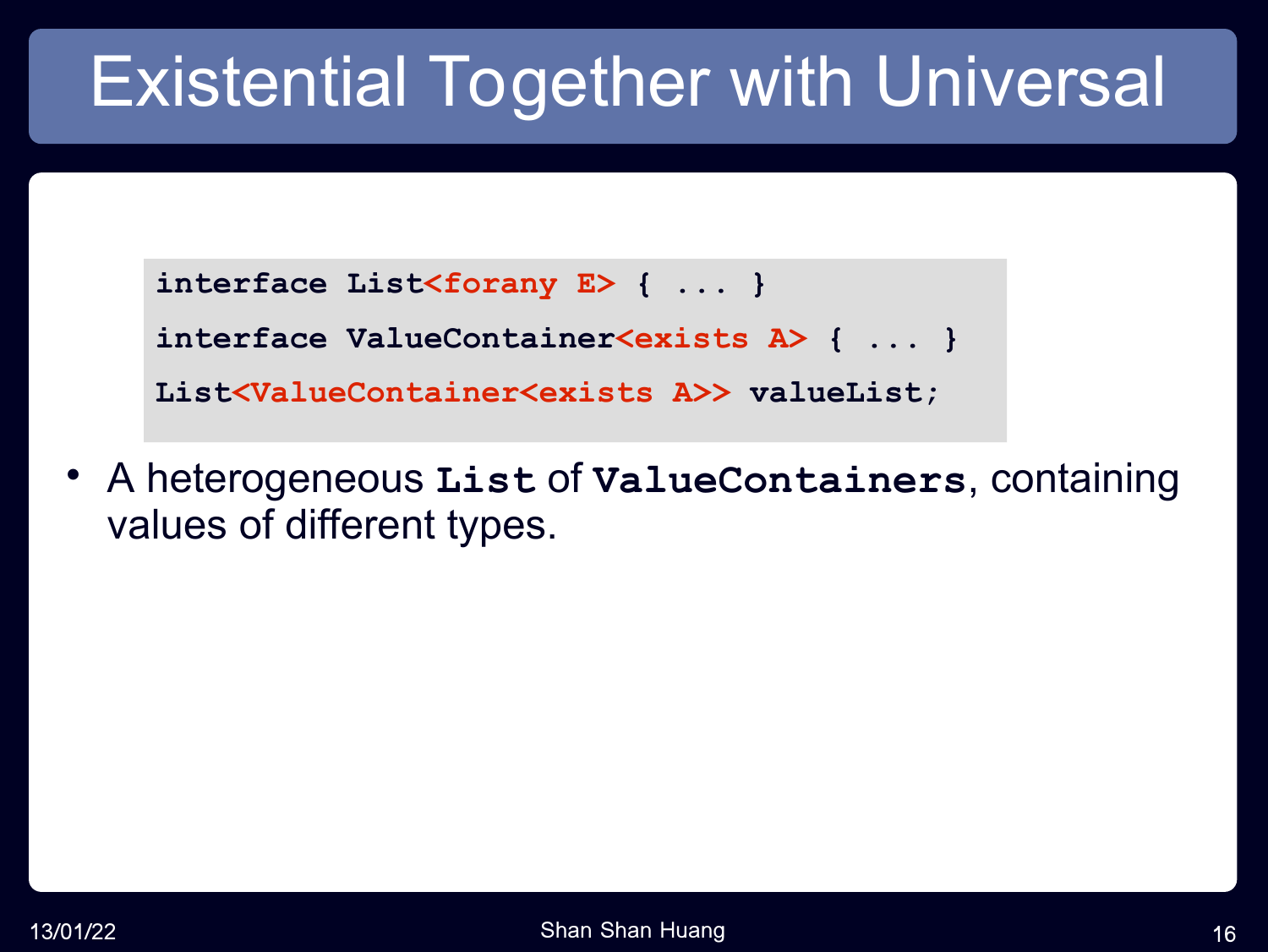## Type Systems Anatomy

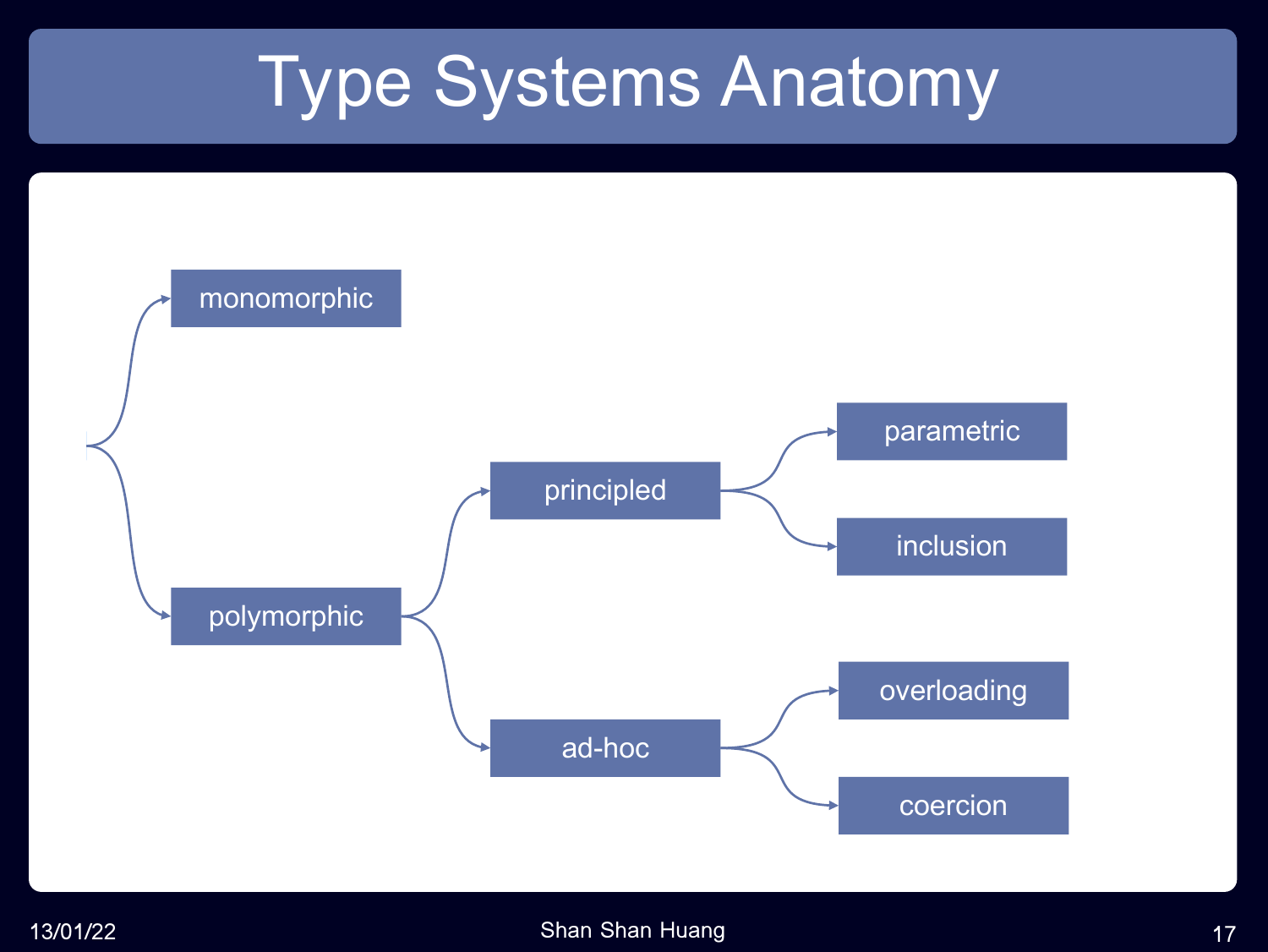# **Subtyping**

- Values of a subtype  $\subseteq$  values of its the supertype.
- What does that mean for method signatures?

```
interface I1 {
   Animal foo(Dog d);
}
interface I2 extends I1 {
   Dog foo(Animal d);
}
interface I3 extends I1 {
   Object foo(PrettyDog d);
}
interface I4 extends I1 {
   Dog foo(Dog d);
}
                               Animal a; 
                               Dog dog;
                                I1 i1Obj; 
                                I2 i2Obj = ...;
                                i1Obj = i2Obj;
                                a = i1Obj.foo(dog);
                                I3 i3Obj = ...;
                                i1Obj = i3Obj;
                                a = i1Obj.foo(dog);
                                I4 i4Obj = ...;
                                i1Obj = i4Obj;
                                a = i1Obj.foo(dog);
```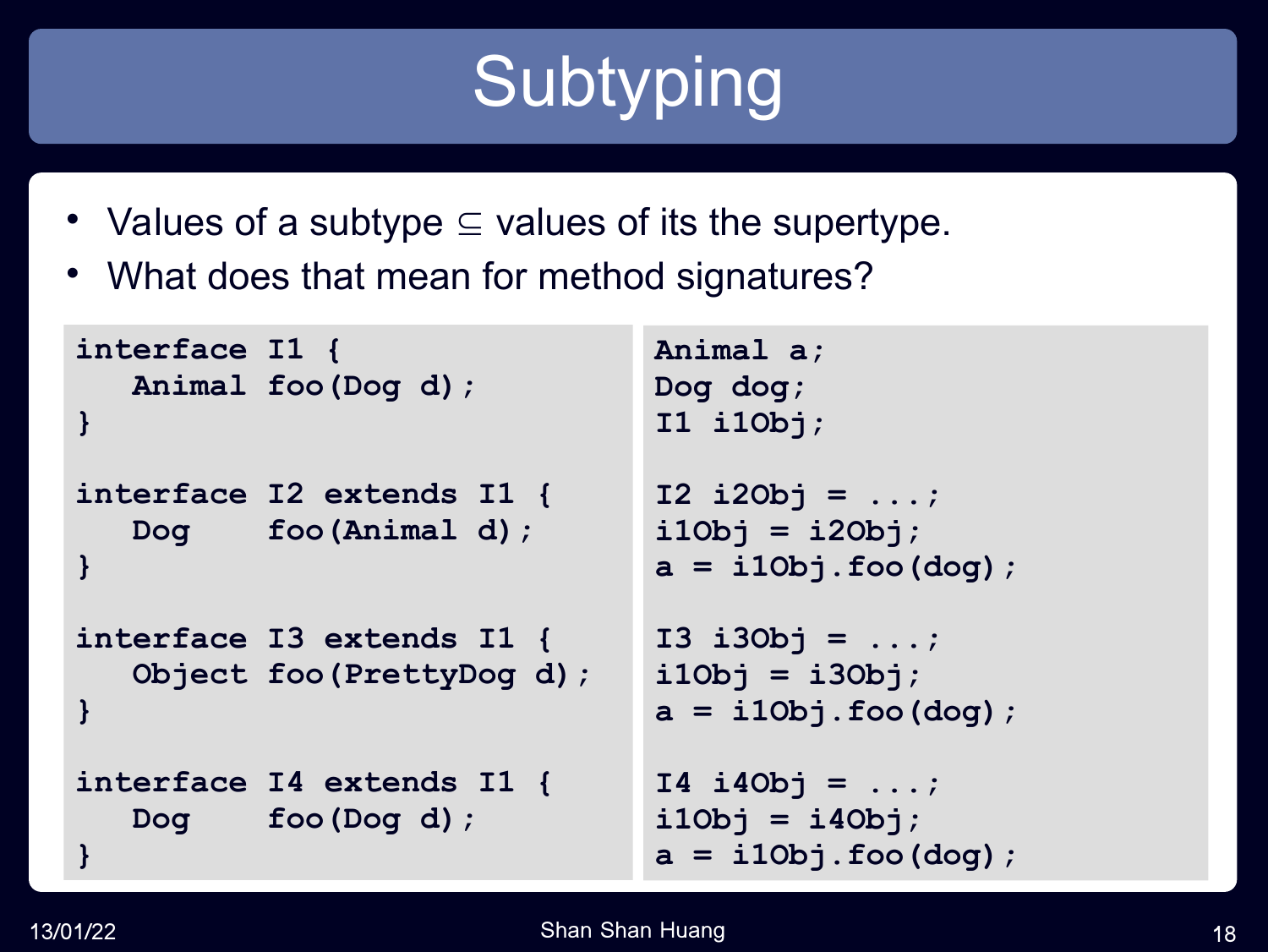## Covariance and Contravariance

- Method argument: *contravariant* position (reverses ordering)
	- argument in subtype needs to be the *supertype* of argument in supertype
- Method return type: *covariant* position (preserves ordering)
	- return type in subtype needs to be a **subtype** of return type in supertype

```
interface I1 {
   Animal foo(Dog d);
}
interface I2 extends I1 {
  Dog foo(Animal d);
}
                                interface I3 extends I1 {
                                    Object foo(PrettyDog d);
                                }
                                interface I4 extends I1 {
                                    Dog foo(Dog d);
                                }
```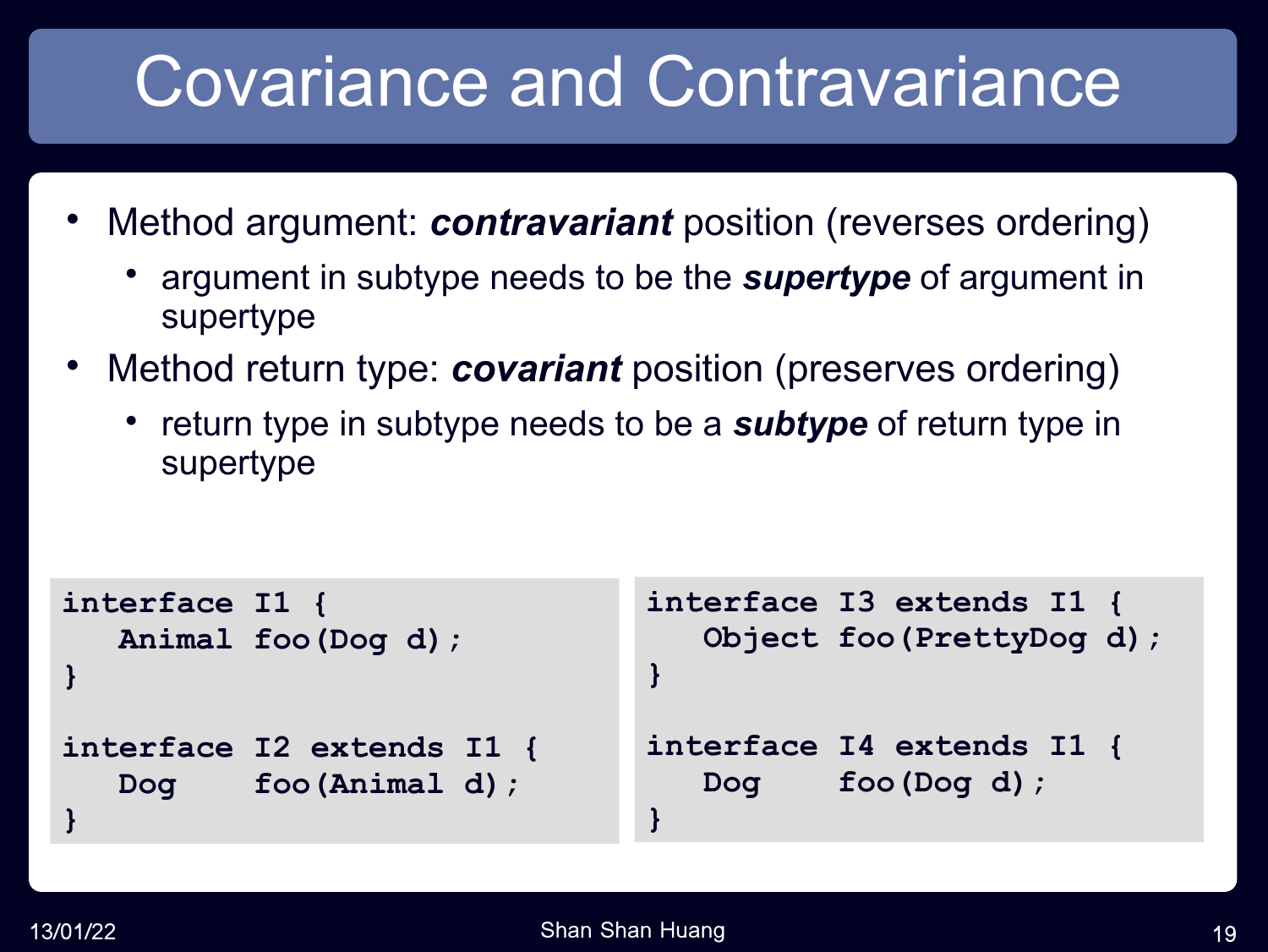### Subtyping vs. Parametric Polymorphism (1)

- Subtyping vs. Universal Types:
	- Subtyping allows (homogeneous) data structures by using common supertype (e.g. **Object**) as element type.
		- But when elements are extracted from data structure, they need to be casted back to their type – not statically type safe!
	- Universal types allow homogeneous data structures safely:

```
E get (int index);
interface List<forany E> {
   boolean add (E o);
}
```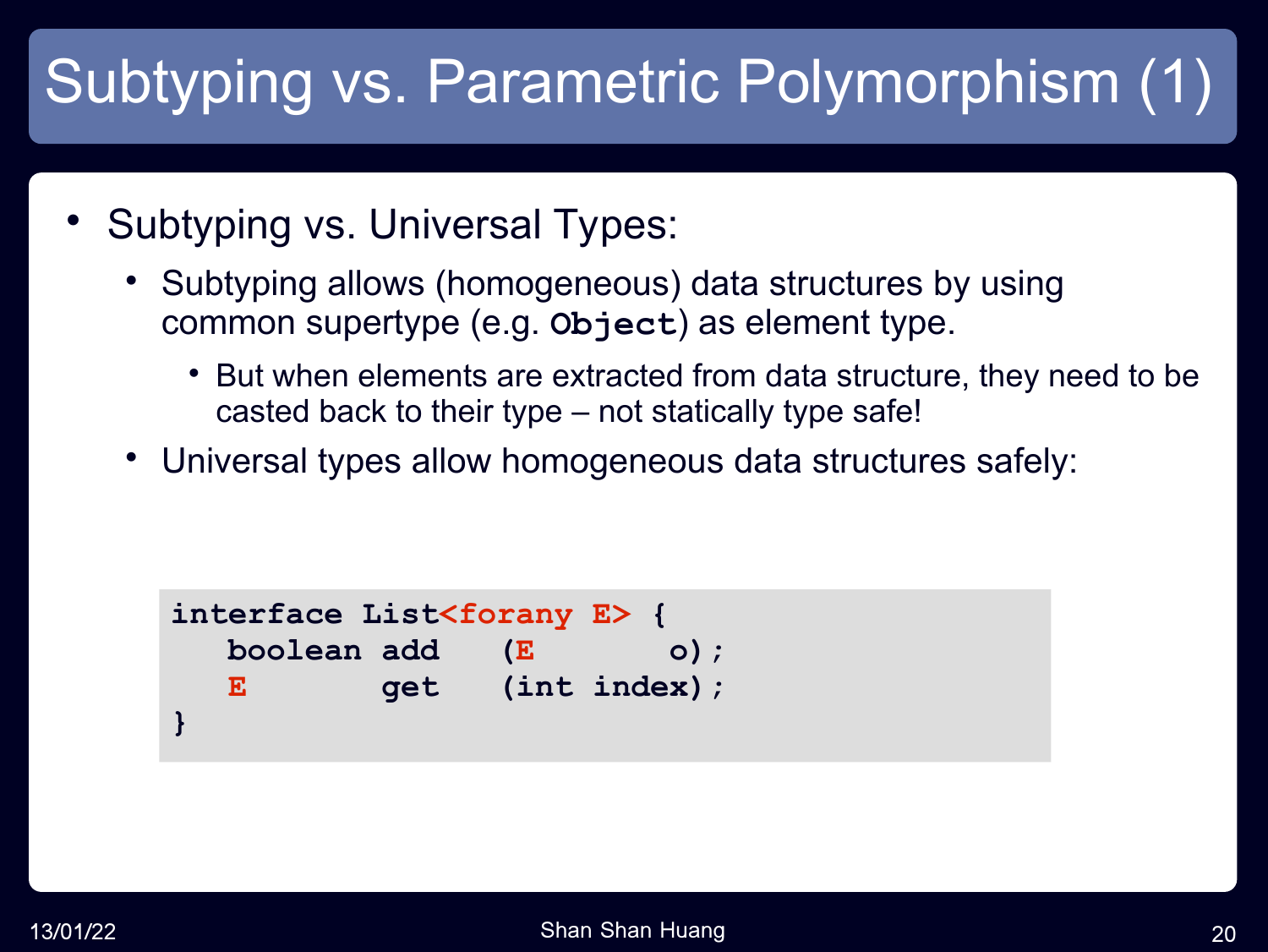### Subtyping vs. Parametric Polymorphism (2)

Subtyping vs. Existential Types:

```
interface Complex<exists R> {
   R r; // representation
    R makeComplex(float r1, float r2);
    float getReal(R r);
    float getImaginary(R r);
}
```
- Use common supertype for **R**
- classes provide implementation and hide details of representation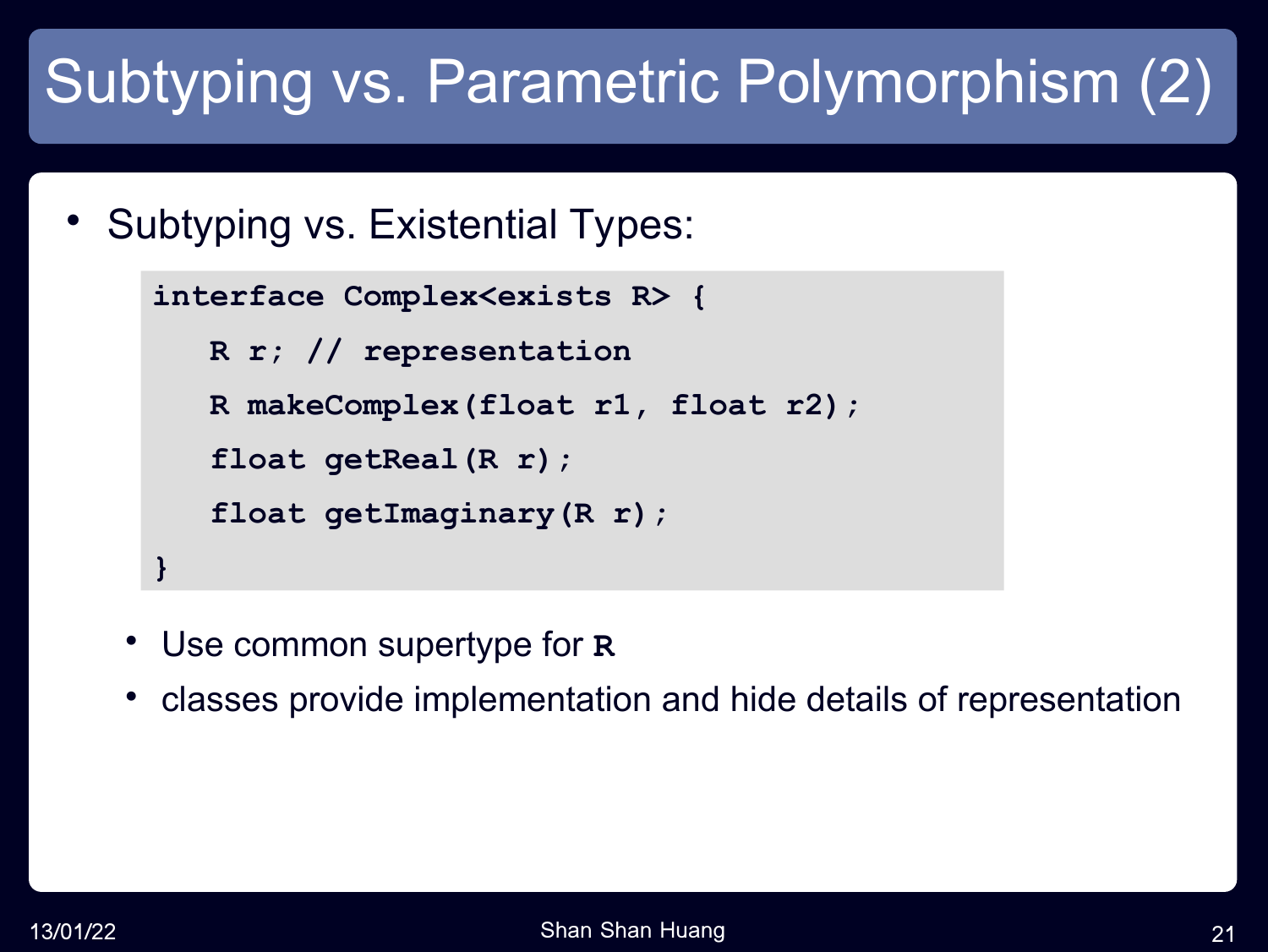## Bounded Quantification

Constrain the type variable using subtyping

```
interface List<E> {
List<E extends Number> {
   boolean add (E o);
   E get (int index);
}
```
 F-bounded polymorphism: bound can be parameterized by a type variable.

```
interface Comparable<A> {
   int compareTo(A that);
}
interface List<E extends Comparable<E>> {
   boolean add (E o);
  E get (int index);
}
```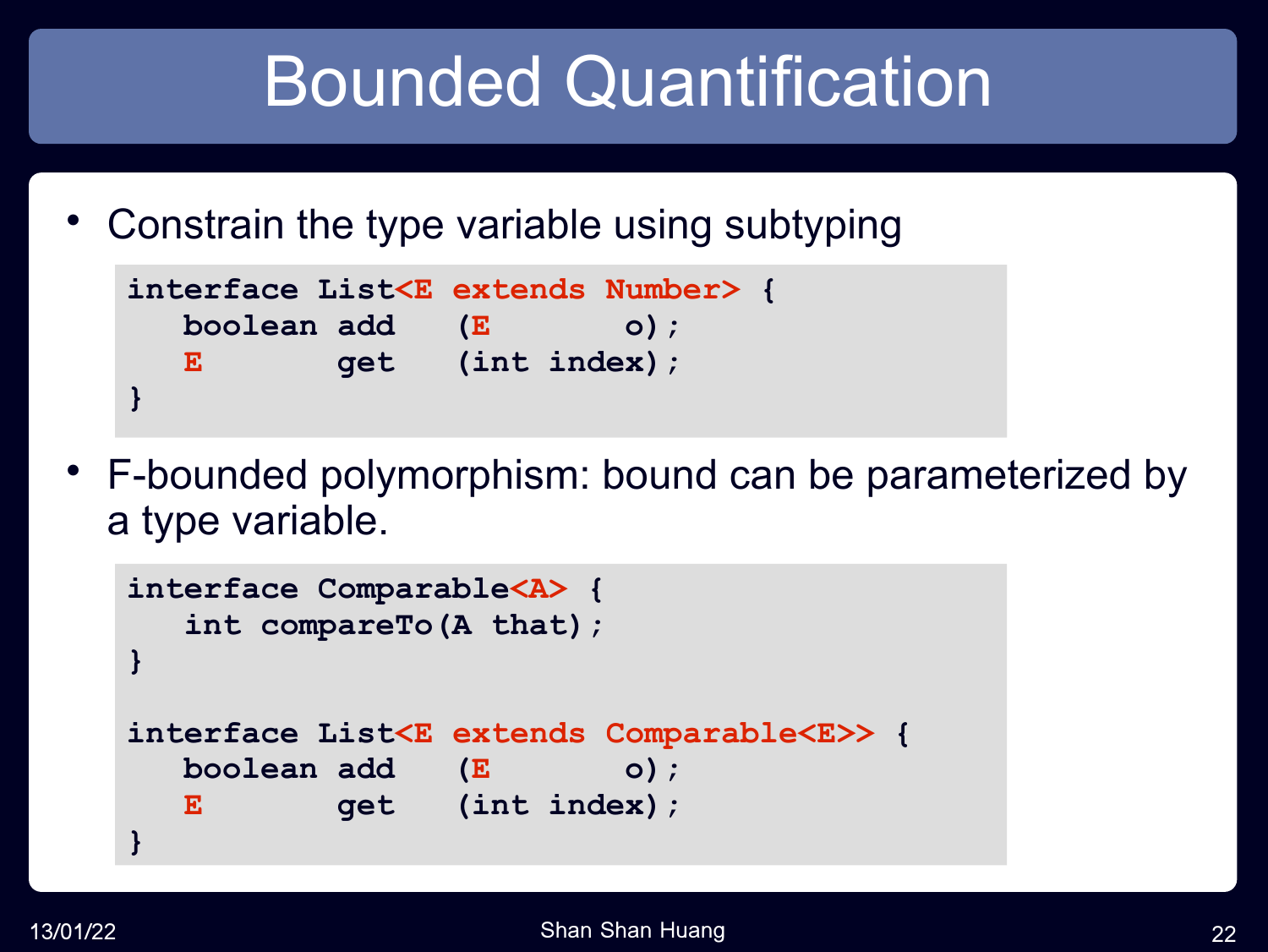## Type Systems Anatomy